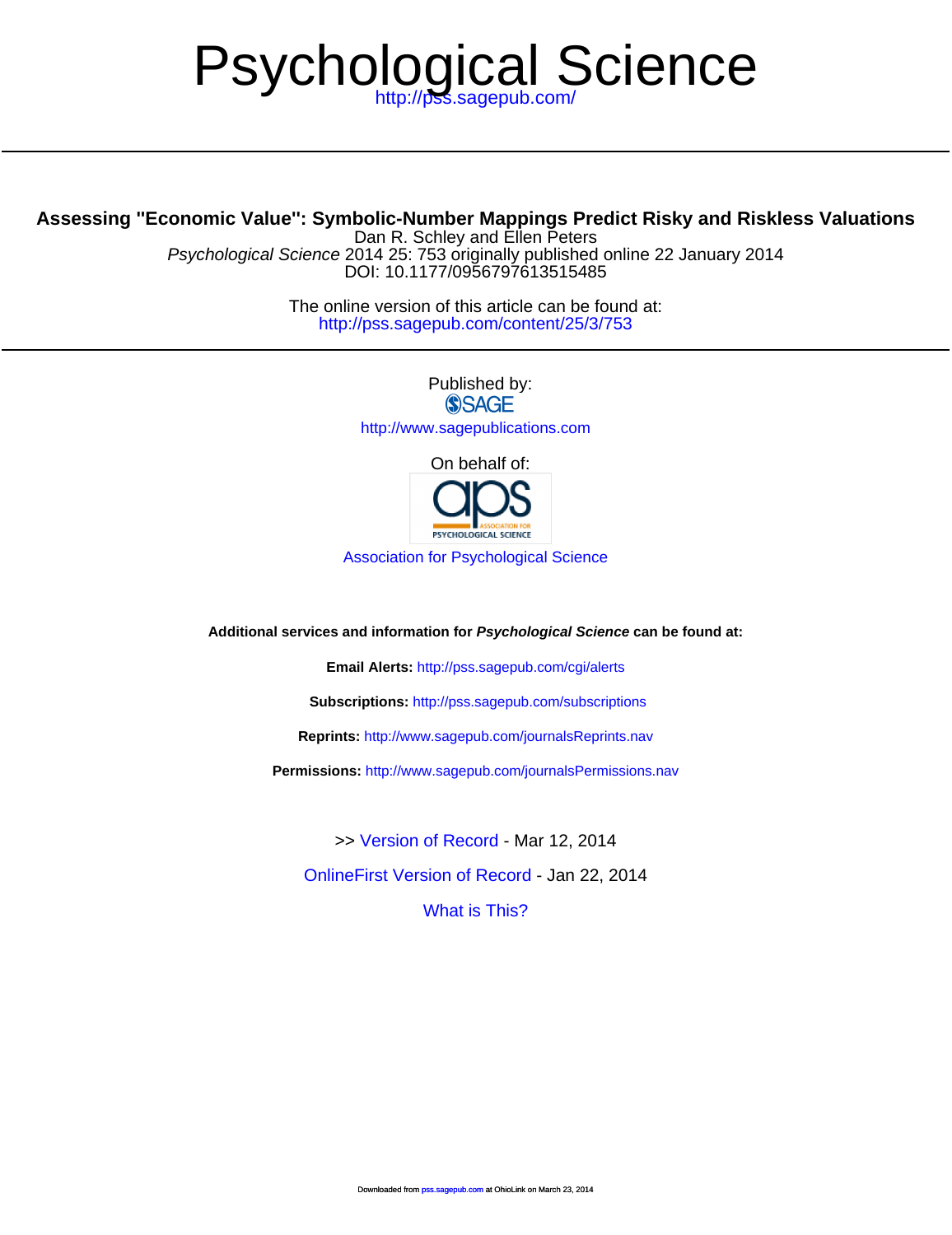

# Assessing "Economic Value": Symbolic-Number Mappings Predict Risky and Riskless Valuations

# Dan R. Schley and Ellen Peters

The Ohio State University

Psychological Science 2014, Vol. 25(3) 753–761 © The Author(s) 2014 Reprints and permissions: sagepub.com/journalsPermissions.nav DOI: 10.1177/0956797613515485 pss.sagepub.com



#### Abstract

Diminishing marginal utility (DMU) is a basic tenet of economic and psychological models of judgment and choice, but its determinants are little understood. In the research reported here, we tested whether insensitivities in valuations of dollar amounts (e.g., \$40, \$100) may be due to inexact mappings of symbolic numbers (i.e., "40," "100") onto mental magnitudes. In three studies, we demonstrated that inexact mappings appear to guide valuation and mediate numeracy's relations with riskless valuations (Studies 1 and 1a) and risky choices (Study 2). The results highlight the fundamental notion that individuals' valuations of \$100 depend critically on how individuals perceive and map the symbolic quantity "100." This notion has implications for conceptualizations of value, risk aversion, intertemporal choice, and dual-process theories of decision making. Normative implications are also briefly discussed.

#### Keywords

decision making, numerical cognition, valuation, numeracy, risk aversion, intertemporal choice, dual processes, individual differences, mathematical ability

Received 6/25/13; Revision accepted 11/9/13

Understanding how individuals value objects (e.g., money, goods, services) is fundamental for understanding choice. In the research presented here, we extended prior research on numeracy and decision making (e.g., Peters, 2012; Peters et al., 2006) to examine a lowlevel cognitive mechanism that may guide valuation. A basic tenet of economic and psychological models of judgment and choice is that individuals generally exhibit diminishing marginal utility (DMU; Bernoulli, 1738/1954; Kahneman & Tversky, 1979; Von Neumann & Morgenstern, 1947). Just as each additional spoonful of sugar provides a smaller taste sensation than the previous spoonful, an additional dollar of wealth provides less utility than the previous dollar. We propose that DMU (the extent of curvature in utility and value functions within choice models) is due not only to individuals' expectations of value for numbers of dollars or goods but also to how the brain maps symbolic numbers onto mental magnitudes.

# Mapping Subjective-Magnitude Representations

Considerable research has demonstrated that humans and common laboratory animals process numeric magnitudes

in a manner similar to other physical magnitudes (i.e., perceptions of numbers adhere to psychophysical laws; Dehaene, Izard, Spelke, & Pica, 2008; Feigenson, Dehaene, & Spelke, 2004; Halberda, Mazzocco, & Feigenson, 2008; Nieder, Freedman, & Miller, 2002; Piazza, Pica, Izard, Spelke, & Dehaene, 2013; Siegler & Opfer, 2003; Whalen, Gallistel, & Gelman, 1999). Individuals perceive numeric magnitude inexactly; they show an effect of numeric distance, whereby they are better able to discriminate farapart values (5 vs. 9) than close-together values (5 vs. 6; Moyer & Landauer, 1967). They also show an effect of size, such that the ease with which people distinguish magnitudes at the same numerical distance (e.g., 5 and 15 vs. 90 and 100) decreases curvilinearly as magnitudes increase (Parkman, 1971). These discriminability effects are thought to arise from inexactness in internal magnitude representations and related inexactness in the mapping of symbolic numbers to those mental magnitudes (Chesney & Matthew, 2013; Izard & Dehaene, 2008; Rips, 2013; Siegler & Opfer,

#### Corresponding Author:

Ellen P[eters, Departm](http://pss.sagepub.com/)ent of Psychology, The Ohio State University, 1827 Neil Ave., 132 Lazenby Hall, Columbus, OH 43210 E-mail: peters.498@osu.edu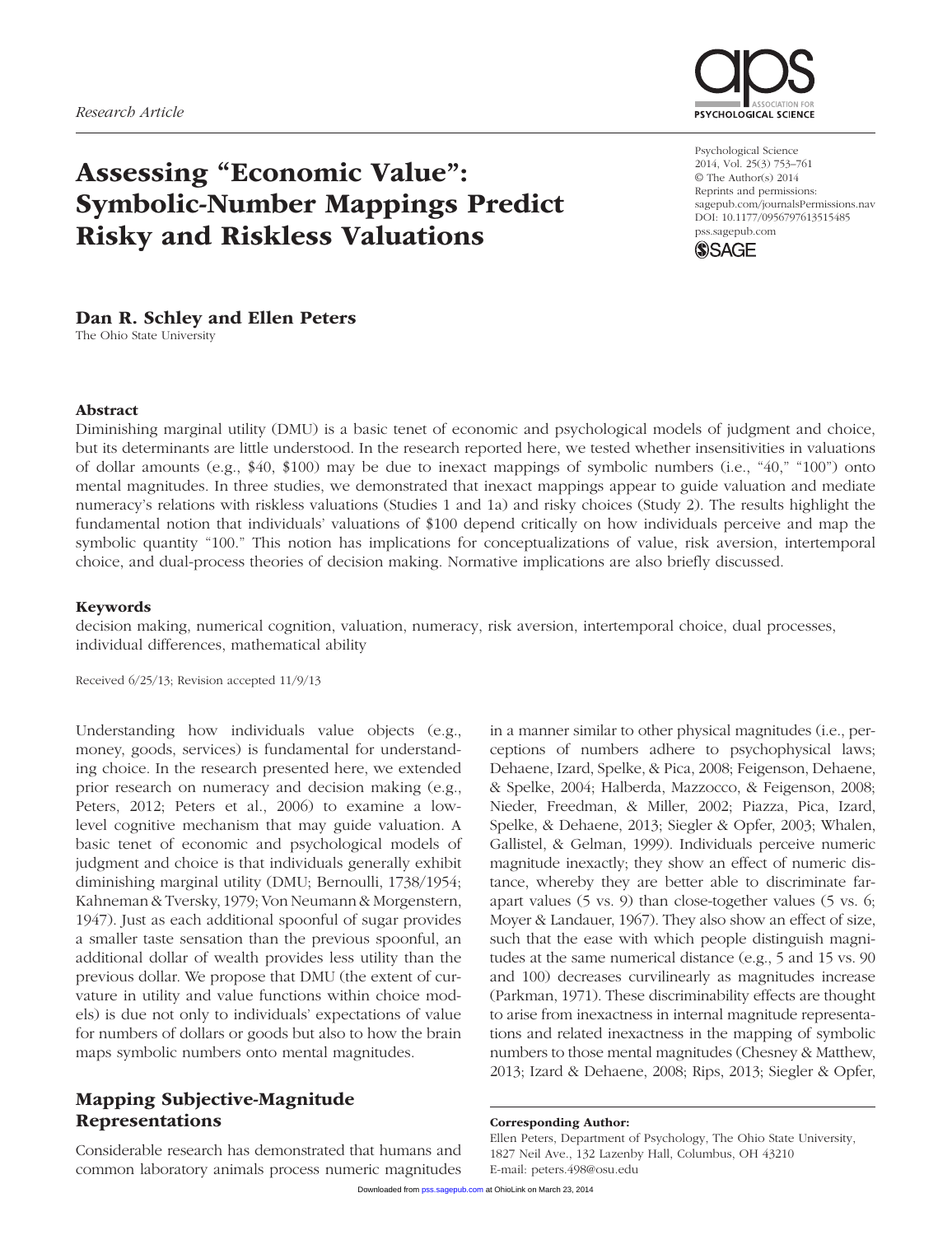2003). Several models of these effects exist (the accumulator model, Gallistel & Gelman, 2000; the compressednumber-line model, Dehaene, 1992; the numerosity-code model, Butterworth, 2010) and make similar predictions about behavioral decisions (Peters, Slovic, Västfjäll, & Mertz, 2008).

We propose that valuations of prospects logically must depend on the numbers expressing the prospects. Therefore, inexact mappings of symbolic numbers onto mental magnitudes may underlie the curvilinear shape of utility and value functions in judgments and decisions. Specifically, we hypothesized that individuals with more exact symbolic-number mappings would exhibit less DMU than would those with less exact mappings:

Hypothesis 1 (H1). More exact symbolic-number mappings will be associated with more linear (less curved) value functions.

Curvilinear discriminability of numeric magnitude is at odds with modern society's base-10 system of formalized mathematical operations. Being better able to distinguish numeric magnitudes and accurately map symbolic numbers onto representations on a visual number line (a related skill; see Barth & Paladino, 2011) has been linked to improved numeric ability in correlational and (in particular, for number-line mapping) experimental studies (Booth & Siegler, 2008; Halberda et al., 2008; Peters et al., 2008; Siegler & Opfer, 2003). In turn, greater numeracy has been associated with superior decision making, as exemplified by, for instance, lower risk aversion and more expected-value-consistent choices among gambles (Cokely & Kelley, 2009; Frederick, 2005; Reyna, Nelson, Han, & Dieckmann, 2009). We therefore expected the more numerate to exhibit more linear value functions than the less numerate; we additionally hypothesized that this relation would be due to the highly numerate having more exact symbolic-number mappings:

Hypothesis 2 (H2). More exact symbolic-number mappings will mediate the relation between greater numeracy and less DMU.

This theoretical relation between symbolic-number mappings and value has stark implications for conceptualizations of decision making. For example, the curvature of the value function (i.e., DMU) is thought to represent risk aversion. Empirical support for the current hypothesis, however, would suggest a modified interpretation. Consider an individual choosing guaranteed Option A (\$40) over risky Option B (50% chance of \$100, otherwise \$0); this person would generally be interpreted as averse to Option B's uncertainty. However, given the current hypothesis, valuations of \$40 and \$100 will be based in part on mappings of the symbolic magnitudes "40" and "100." Those with less exact symbolic-number mappings will perceive "100" as subjectively less different from "40" than will those with more exact symbolic-number mappings. Thus, among individuals with less exact mappings, choosing Option A may indicate utility maximization rather than an aversion to risk.

In Study 1, we first tested the relation between symbolic-number mappings and DMU in a riskless paradigm. In Study 2, we examined whether the influence of symbolic-number mappings generalizes to a risky-choice paradigm. In both studies, we also investigated whether numeracy's influence on decisions was mediated by more exact symbolic-number mapping.

### Study 1

#### *Method*

Participants ( $N = 76$ ; 51.3% female, 48.7% male; mean age = 31.8 years, age range = 18–64 years) were recruited online from Amazon Mechanical Turk and were paid \$0.50 for study completion. IP addresses were randomly checked to ensure that participants came from the United States only.

To assess valuations, we asked participants to indicate the furthest distance in miles they would be willing to drive (WTD) round-trip to receive a specified amount of money. Individuals often make similar judgments in daily life (e.g., "Should I drive farther to save \$*X*?"). Participants were instructed to imagine that they possessed a car, a driver's license, and insurance, and that gas was free. Thus, WTD referred to the time and effort an individual would sacrifice to receive each of 12 dollar amounts (\$5, \$10, \$15, \$20, \$30, \$40, \$50, \$60, \$70, \$80, \$90, and \$100) presented in random order.

We used a common number-line task to measure symbolic-number mapping (Siegler & Opfer, 2003). In this task, participants were presented with 11 separate screens, each with a 120-mm horizontal line with anchors of 0 and 1,000. On each screen, participants were presented with 1 of 11 randomly ordered numbers (0.1, 0.8, 1.5, 9.5, 23.2, 89.3, 268, 442, 682, 834, and 925) and indicated the number's position on the line using the mouse. In addition, we measured numeracy using a recently developed eightitem scale (Weller, Dieckmann, Tusler, Mertz, & Peters, 2013) and collected demographic data (age, gender, income, education; see the Supplemental Material available online).

#### *Results and discussion*

To assess individual differences in symbolic-numbermapping ability, we calculated the mean absolute error of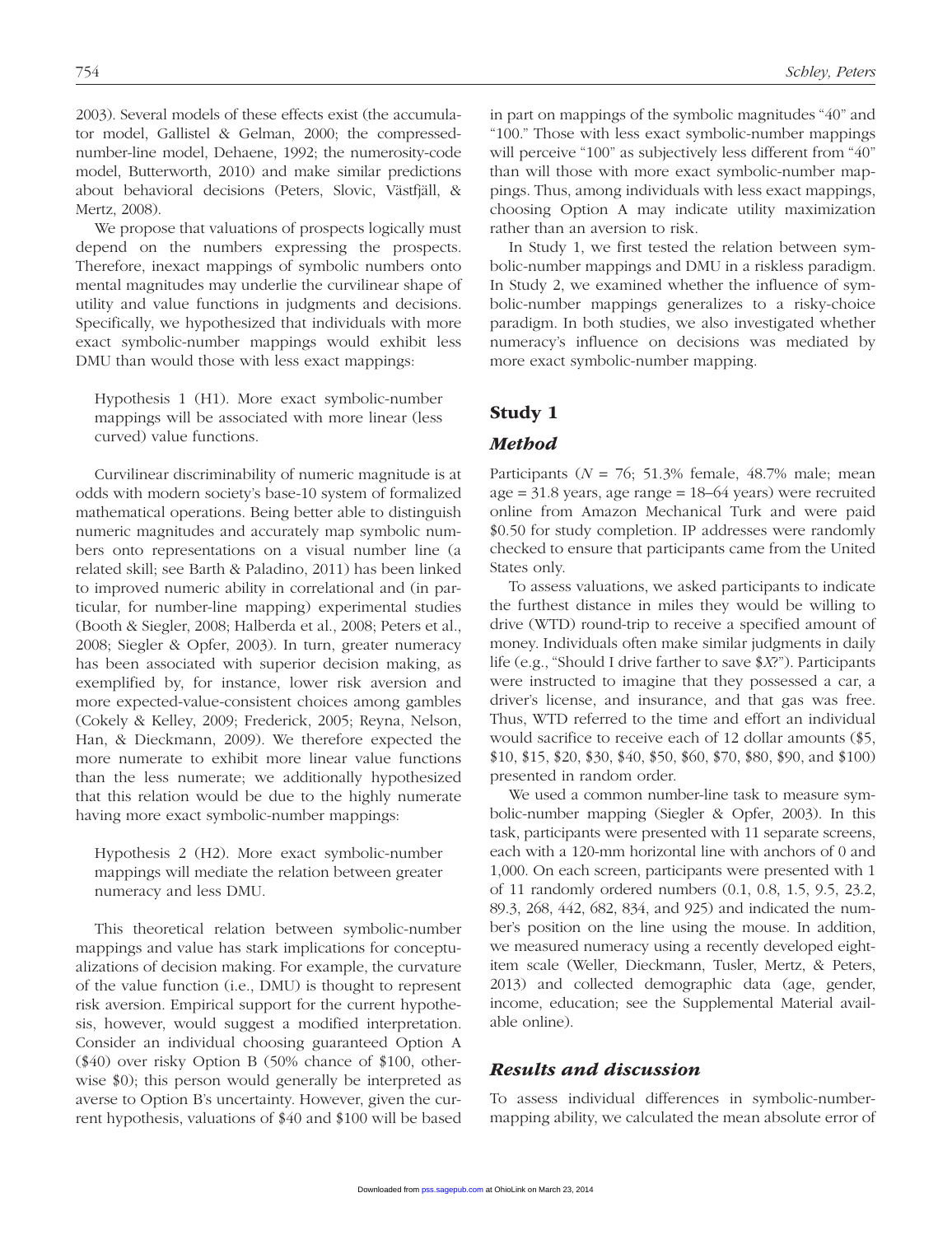responses in the number-line task, a procedure similar to that used in previous studies (Opfer & Siegler, 2007).<sup>1</sup> More curvilinear functions will produce larger deviations than will less curvilinear functions in the mean-absoluteerror measure. To assess mean absolute error, we first calculated for each participant the absolute deviation between each response on the 0-to-1,000 line and the objective number presented in the number-line task. We log-transformed the absolute deviations to normalize the data because of skew (raw mean deviation = 76.3, median deviation  $= 43.2$ ). We then computed a symbolic-numbermapping score for each individual by averaging the deviations across the 11 stimuli and multiplying them by −1 so that higher scores indicated more exact mappings. In all studies, inferential analyses were conducted using continuous variables. As shown in Figure 1a, the Study 1 participants with larger absolute errors exhibited a response pattern compatible with having more curvilinear discriminability functions. Consistent with past research (e.g., Parkman, 1971), results showed that at higher objective magnitudes, deviations between objective magnitudes and subjective responses became larger,  $r = .22$ ,  $t(74) = 4.63$ , *p* < .0001; similar results emerged with a multilevel model, β *=* 0.001, *t*(759) = 4.72, *p* < .0001.

To test H1 (that more linear value functions would be associated with more exact symbolic-number mappings), we created a log-log multilevel model predicting WTD responses using provided dollar amounts, symbolicnumber-mapping scores, their interaction, and demographic variables (there were no significant unique effects of age, gender, education, or income on DMU; *p*s > .20). All variables were mean-centered. Both the intercept (representing average WTD) and the slope coefficient for dollar amounts (representing DMU) were allowed to vary across participants. The value function is typically expressed as a power function,  $y = \alpha x^{\beta}$ , where β is the degree of the function's curvature and α represents a scaling coefficient. Because we used a log-log multilevel model, the slope coefficient on dollar amounts indicates β in the value function,  $log(y) = log(α) +$  $β(log(x)) → y = αx<sup>β</sup>$ , where β coefficients less than 1 indicate less linear value functions. Thus, the slope coefficient of dollar amounts on WTD responses,  $b = 0.86$ ,  $t(819) = 29.36$ ,  $p < .0001$ , indicated the presence of DMU. There was no main effect of symbolic-number mappings on WTD judgments, *p* > .10. Therefore, participants with more exact mappings did not appear simply to value money more than did those with less exact mappings. In support of H1, the results indicated an interaction between objective dollar amounts and symbolic-number mappings in WTD predictions, *b* = 0.13, *t*(819) = 3.59, *p* = .0003. Participants with more exact mappings exhibited more



Fig. 1. Results from Study 1: plots showing the relations between symbolic-number mappings and valuations. The two plots show best-fitting curves (a) between symbolic-number mappings and objective magnitudes in the number-line task and (b) between average willingness-to-drive responses and provided dollar amounts in the valuation task. For each plot, the two curves represent the best-fitting power functions based on a median split of participants with more exact symbolic-number mappings (solid curve) and less exact symbolic-number mappings (dashed curve). The dashed black line in (a) represents perfect linearity.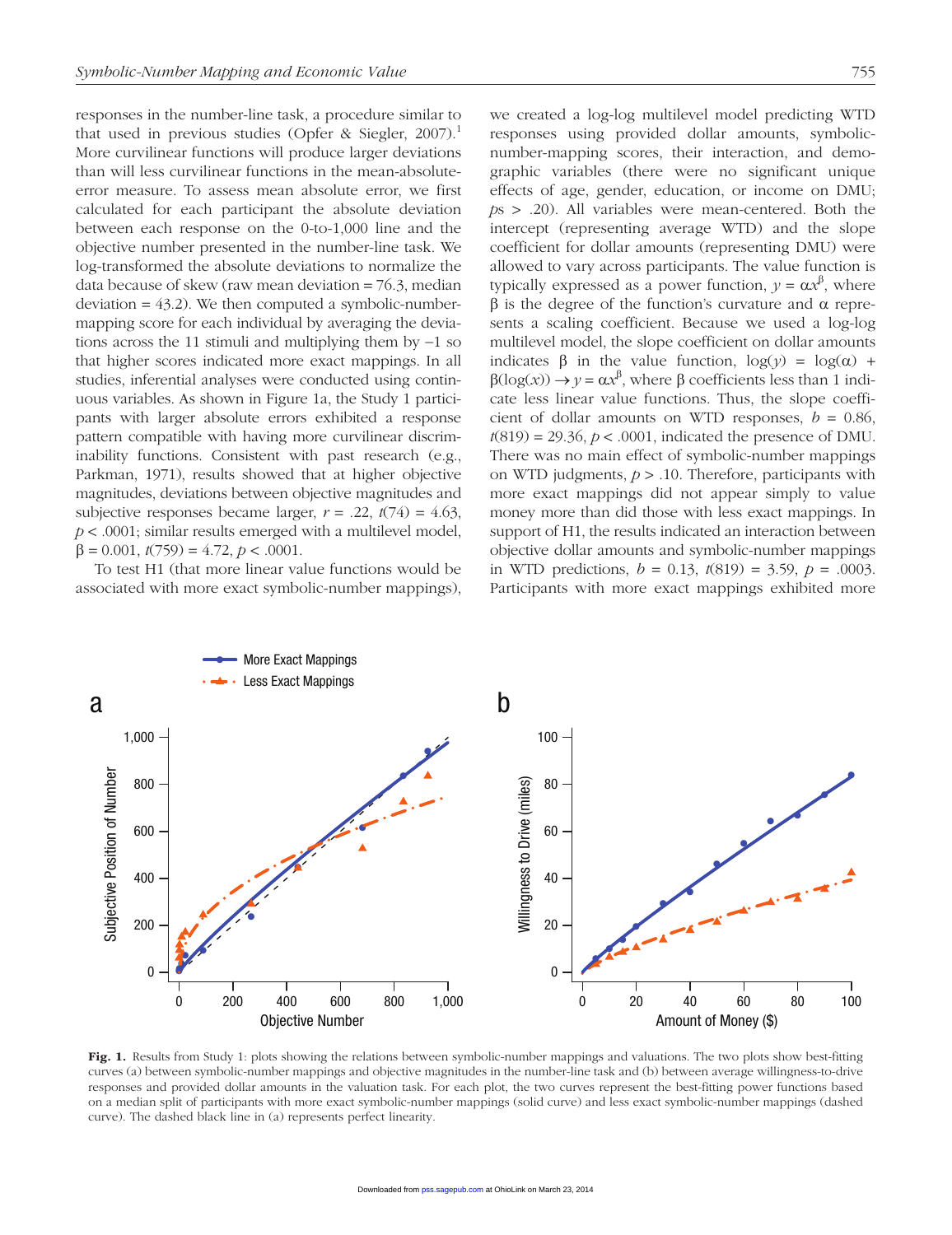|                                   | Study 1              |                      |                      | Study 2           |                      |                      |  |
|-----------------------------------|----------------------|----------------------|----------------------|-------------------|----------------------|----------------------|--|
| Predictor                         | Model 1              | Model 2              | Model 3              | Model 4           | Model 5              | Model 6              |  |
| Intercept                         | $0.876***$ $(0.024)$ | $0.873***$ $(0.025)$ | $0.874***$ $(0.024)$ | $0.685***(0.017)$ | $0.684***$ $(0.017)$ | $0.684***$ $(0.017)$ |  |
| Symbolic-number-<br>mapping score | $0.084*(0.035)$      | $0.116**$ $(0.033)$  | $0.091*(0.038)$      | $0.071*(0.027)$   | $0.070*(0.027)$      | $0.068*(0.029)$      |  |
| Numeracy                          | 0.018(0.014)         |                      | 0.019(0.015)         | 0.003(0.011)      |                      | 0.002(0.012)         |  |
| Gender                            |                      | $-0.07(0.054)$       | 0.001(0.054)         |                   | $-0.046(0.037)$      | $-0.045(0.039)$      |  |
| Age                               |                      | $-0.001(0.002)$      | $-0.001(0.002)$      |                   | $-0.000(0.002)$      | 0.000(0.002)         |  |
| Income                            |                      | $-0.017(0.022)$      | $-0.020(0.022)$      |                   | $-0.004(0.015)$      | $-0.005(0.015)$      |  |
| Education                         |                      | $-0.002(0.020)$      | $-0.008(0.021)$      |                   | $-0.002(0.015)$      | $-0.002(0.015)$      |  |

Table 1. Multiple-Regression Results From Studies 1 and 2

Note: Beta coefficients are shown predicting the value-function parameters in Study 1 (slope coefficient for dollar amounts in the log-log multilevel model) and Study 2 (Dynamic Experiments for Estimating Preferences value-function exponent), with standard errors in parentheses.  $* p < .05.$  \*\* $p < .01.$  \*\* $p < .0001.$ 

linear value functions (less DMU) than did those with less exact mappings (see Fig. 1b). Inclusion of demographic variables did not substantially alter the model.

To investigate H2 (that more exact symbolic-number mappings would mediate any influence of numeracy on DMU), we first exported each participant's slope coefficient as an individual-difference measure of DMU. We then built simple regressions to test possible mediation. First, greater numeracy was related, in one analysis, to more exact symbolic-number mappings,  $b = 0.22$ ,  $t(74) =$ 5.87,  $p < .0001$ , and, in a second analysis, to less DMU,  $b = 0.04$ ,  $t(74) = 3.10$ ,  $p = .003$ . When symbolic-numbermapping scores were introduced into the model predicting DMU, participants with more exact mappings exhibited more linear value functions,  $b = 0.08$ ,  $t(74) = 2.38$ ,  $p = .02$ , simple  $r = .40$ ; at the same time, the influence of numeracy became nonsignificant,  $b = 0.02$ ,  $t(74) = 1.30$ ,  $p = .20$ (Table 1). We then generated 10,000 samples and tested

Table 2. Correlations of Variables Used in Study 1

numeracy's indirect effect on DMU, employing bootstrapped 95% confidence intervals (CIs; with smaller samples, bootstrapping provides more power than Sobel tests do). Results indicated a significant indirect effect of numeracy on DMU through symbolic-number mappings,  $b = 0.02$ , CI [.001, .044]. Numeracy's effects on the value function appear to be due, at least in part, to more exact symbolic-number mappings. Table 2 presents correlations among all Study 1 variables.

A possible concern is that more numerate participants (who would also tend to have more exact symbolicnumber mappings) may be more comfortable and expert with numeric responding such as that entailed by Study 1's WTD measure. This difference, then, could cause the greater linearity in their value functions. To address this possible concern, we replicated Study 1 using a nonnumeric response scale and found similar results (see Study 1a and Table S1 in the Supplemental Material).

| Variable                             | Value-<br>function-exponent<br>parameter | Symbolic-<br>number-<br>mapping score | Numeracy         | Gender  | Age             | Income | Education |  |  |
|--------------------------------------|------------------------------------------|---------------------------------------|------------------|---------|-----------------|--------|-----------|--|--|
| Value-function-exponent<br>parameter | 1.00                                     |                                       |                  |         |                 |        |           |  |  |
| Symbolic-number-<br>mapping score    | $.40**$                                  | 1.00                                  |                  |         |                 |        |           |  |  |
| Numeracy                             | $.34**$                                  | $.56***$                              | 1.00             |         |                 |        |           |  |  |
| Gender                               | $-.16$                                   | $-.24*$                               | $-.21^{\dagger}$ | 1.00    |                 |        |           |  |  |
| Age                                  | .01                                      | .15                                   | .09              | .09     | 1.00            |        |           |  |  |
| Income                               | $-.09$                                   | .02                                   | .07              | $.31**$ | .09             | 1.00   |           |  |  |
| Education                            | .05                                      | .17                                   | $.28*$           | $-.01$  | $.22^{\dagger}$ | .03    | 1.00      |  |  |

Note: Gender is coded as  $1 =$  male and  $2 =$  female.

 $\dot{p}$  < .10. \**p* < .05. \*\**p* < .01. \*\**p* < .0001.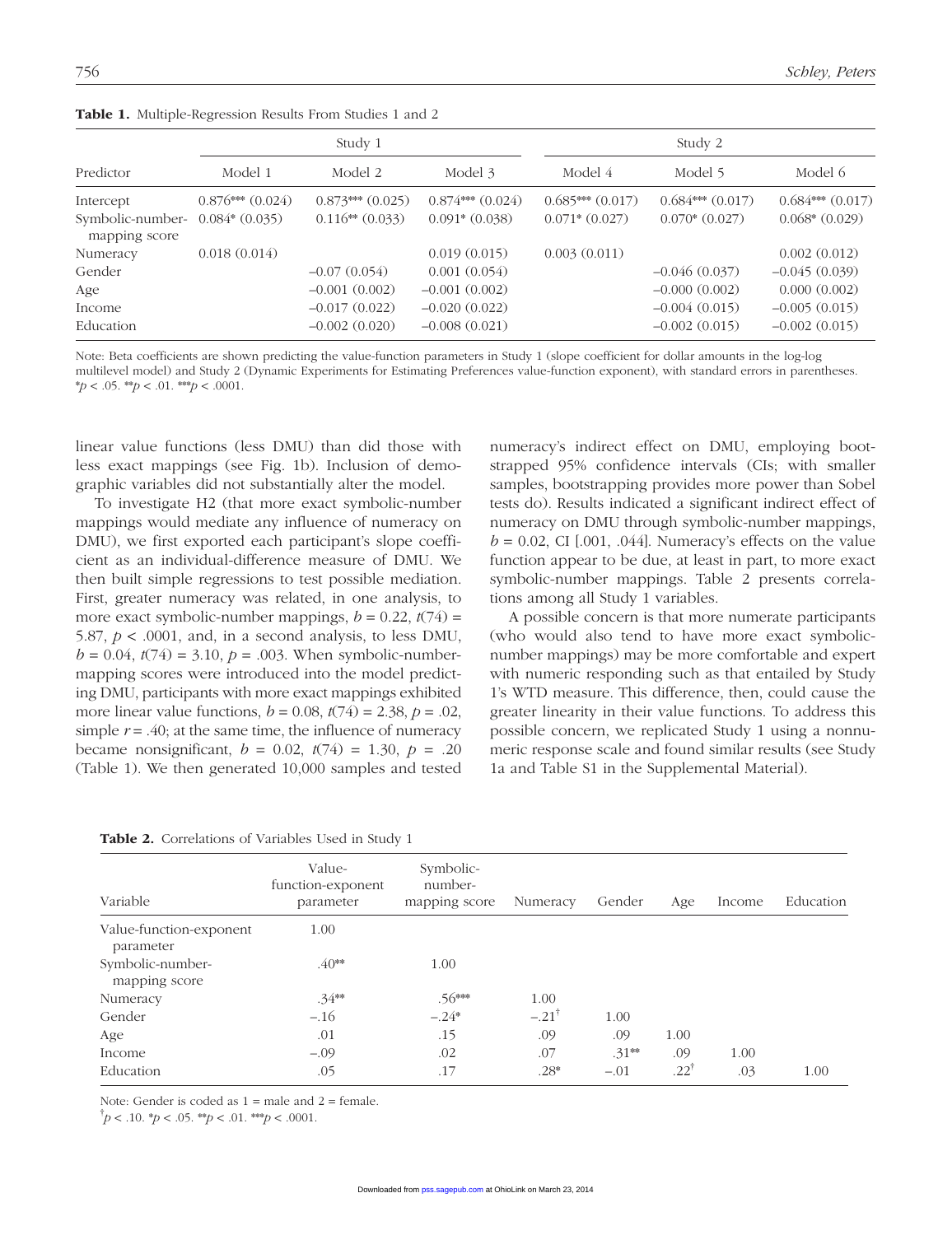The results of Study 1 supported H1. Specifically, participants with more exact symbolic-number mappings exhibited less DMU in response to riskless prospects than did those with less exact mappings. Moreover, in support of H2, the influence of symbolic-number-mapping scores on DMU mediated numeracy's effect on DMU.

# Study 2

Because both of the tasks in Study 1 used nonlinearly spaced magnitudes, a tendency to convey only rank order in responses could explain the results from that study. In Study 2, we extended our tests of the same hypotheses using a more conventional assessment of value, a risky-choice paradigm, which precludes this alternative explanation.

#### *Method*

Mechanical-Turk participants (*N* = 99; 42.9% female, 57.1% male; mean age =  $33.8$  years, age range =  $18-67$ years) were recruited online and paid \$0.50 for task completion. Participants were assigned a unique ID and completed their first task by clicking a link that brought them to Dynamic Experiments for Estimating Preferences (DEEP; Toubia, Johnson, Evgeniou, & Delquié, 2013). DEEP uses adaptive experimental designs for the estimation of prospect-theory parameters (Kahneman & Tversky, 1979) by tailoring questions that best discriminate participant-level parameters. For example, if a participant chose a guaranteed \$40 over a 50% chance of \$100, otherwise \$0, the DEEP program then might present a choice between a guaranteed \$40 and a 50% chance [of \\$110, otherwise \\$0 \(see https://vlab.decisionsciences](https://vlab.decisionsciences.columbia.edu/deeprisk/demo) .columbia.edu/deeprisk/demo).

After a short explanation of how gambles are played, participants were presented with two gambles and had to correctly answer four associated test questions before proceeding. The preference-parameter measurement task then included 16 adaptively tailored questions to assess risk preferences. The DEEP program uses a hierarchical Bayesian approach to efficiently estimate aggregate and individual-level parameters (Toubia et al., 2013). For each participant, the DEEP program provided all presented gambles, choices made, and the corresponding fitted prospect-theory parameters, including the value-function exponent representing DMU.

Participants then completed the symbolic-numbermapping and numeracy tasks used in Study 1. Table 3 presents correlations among all of the Study 2 variables.

#### *Results and discussion*

As in Study 1, we calculated symbolic-number-mapping scores and then predicted DEEP-generated value-function exponents with these scores, age, gender, income, and education in a multiple-regression model (see Table 1). Consistent with H1, results indicated that participants with more exact symbolic-number mappings exhibited more linear value functions,  $b = 0.07$ ,  $t(90) = 2.34$ ,  $p = .02$ , simple  $r = .30$  (see Fig. 2); no other variable was significant,  $ps > .24$ .

To investigate H2 (that more exact symbolic-number mappings would mediate numeracy's influence on DMU), we built a series of simple regressions. First, greater numeracy was related, in one analysis, to more exact symbolic-number mappings,  $b = 0.20$ ,  $t(97) = 5.53$ ,  $p <$ .0001, and, in a second analysis, to marginally less DMU,  $b = 0.02$ ,  $t(97) = 1.68$ ,  $p < 0.10$ . When symbolic-numbermapping scores were introduced into the model predicting DMU, participants with more exact mappings exhibited more linear value functions,  $b = 0.07$ ,  $t(97) =$ 2.56,  $p = .01$ ; at the same time, numeracy's influence decreased,  $b = 0.00$ ,  $t(97) = 0.25$ ,  $p = .81$ . We then generated 10,000 samples and tested numeracy's indirect effect on DMU, employing bootstrapped 95% CIs. Results

Table 3. Correlations of Variables Used in Study 2

| Variable                             | Value-function-<br>exponent<br>parameter | Symbolic-<br>number-<br>mapping score | Numeracy         | Gender | Age    | Income  | Education |
|--------------------------------------|------------------------------------------|---------------------------------------|------------------|--------|--------|---------|-----------|
| Value-function-exponent<br>parameter | 1.00                                     |                                       |                  |        |        |         |           |
| Symbolic-number-<br>mapping score    | $.30**$                                  | 1.00                                  |                  |        |        |         |           |
| Numeracy                             | $.17^{\dagger}$                          | $.49***$                              | 1.00             |        |        |         |           |
| Gender                               | $-.22*$                                  | $-.30**$                              | $-.32**$         | 1.00   |        |         |           |
| Age                                  | $-.03$                                   | $-.12$                                | $-.20*$          | .13    | 1.00   |         |           |
| Income                               | .02                                      | $.23*$                                | $.21*$           | .03    | $-.10$ | 1.00    |           |
| Education                            | .03                                      | .19 <sup>†</sup>                      | .19 <sup>†</sup> | $-.06$ | $-.06$ | $.35**$ | 1.00      |

Note: Gender is coded as  $1 =$  male and  $2 =$  female.

 $\dot{p}$  < .10.  $\dot{p}$  < .05. \*\* $p$  < .01. \*\* $p$  < .0001.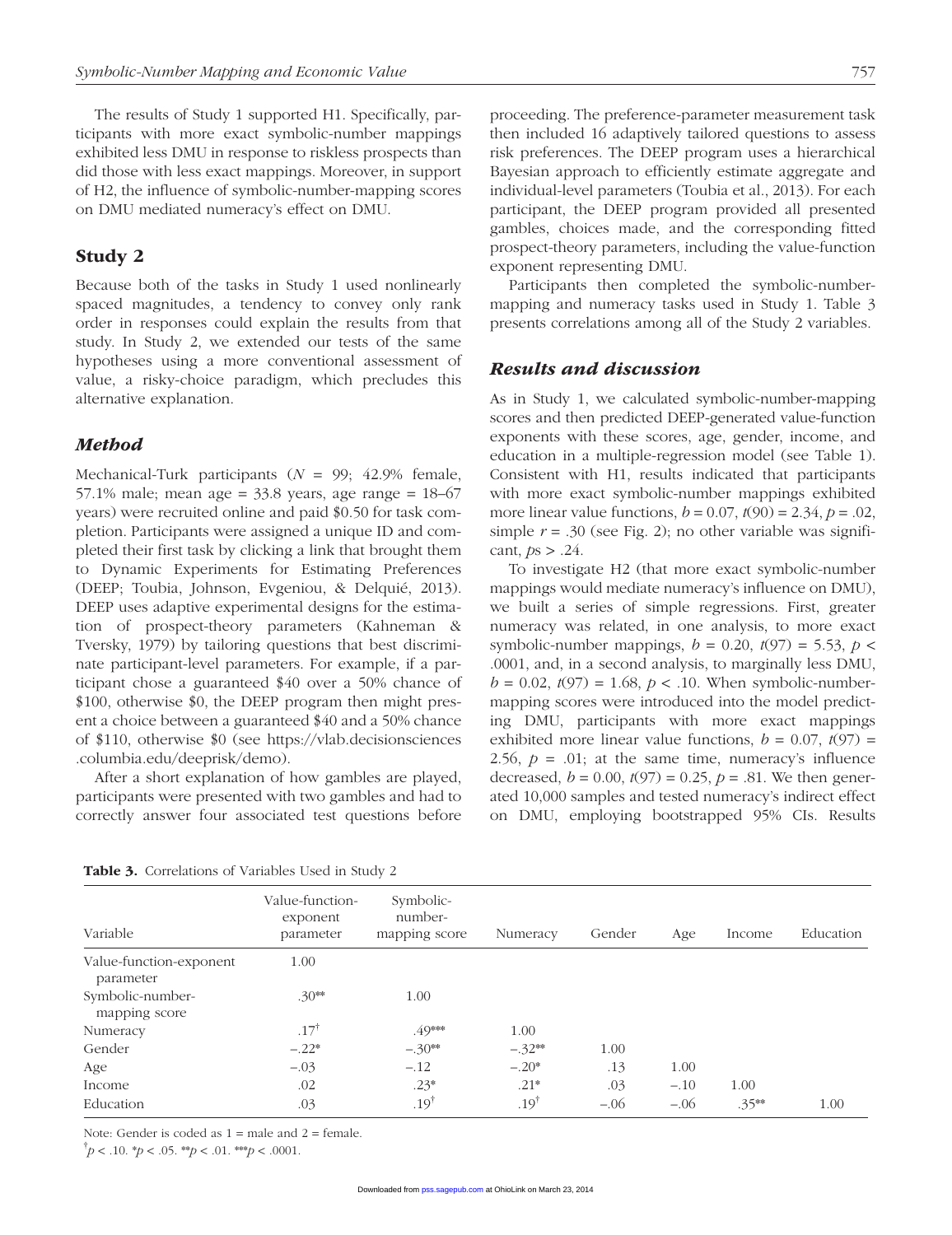

Fig. 2. Results from Study 2: relation between symbolic-number mappings and fitted value functions from the risky-choice task (generated from the Dynamic Experiments for Estimating Preferences, or DEEP, program) based on median-split symbolic-number mappings.

indicated a significant indirect effect of numeracy on DMU through symbolic-number mappings,  $b = 0.014$ , CI [.004, .030]. These results suggest that numeracy's effects on the value function in risky choices may be due, at least in part, to more exact symbolic-number mappings. For additional results with loss-aversion and probabilityweighting parameters, see the Supplemental Material.

#### General Discussion

Across riskless and risky prospects and three different dependent measures (including Study 1a, as reported in the Supplemental Material), we demonstrated that individuals differ in their mappings of symbolic numbers, and value depends on these mappings. That is, the extent to which individuals value the prospect of \$100 depends on how they map the symbolic number "100" to a mental magnitude. In Study 1, we tested this relation using an ecological riskless paradigm, and in Study 2, we used a conventional risky-choice paradigm (Toubia et al., 2013).<sup>2</sup>

# *Are the effects due to mental magnitudes or mapping?*

A recent distinction within the numerical-cognition literature concerns whether mapping tasks (e.g., the current number-line task) also reflect mental-magnitude representations (Chesney & Matthew, 2013; Rips, 2013). Whereas conventional mental-magnitude-representation measures involve quick discrimination of nonsymbolic magnitudes (e.g., "Are there more blue or yellow dots?"; Halberda et al., 2008), the number-line task also requires the mapping of symbolic numbers to those mental magnitudes. Thus, valuations in the present studies may be determined by exactness in individuals' mentalmagnitude representations, their mapping of symbolic number to mental magnitudes, or a combination of both processes.

Although we cannot definitively identify the process (or processes) at work on the basis of the current data, recent research examining responses to nonsymbolic and symbolic formats and their relations to mathematical competence provides some clues. To begin, children with more acute mental-magnitude representations (measured with a conventional nonsymbolic task) also mapped symbolic numbers more accurately to those magnitudes (Mazzocco, Feigenson, & Halberda, 2011). Mental-magnitude-acuity and symbolic-number-mapping scores both predicted better math performance (see also Mundy & Gilmore, 2009). These findings are consistent with prior theorizing that symbolic-number mappings build on nonsymbolic representations and that both are related to math performance (e.g., Verguts & Fias, 2004). Furthermore, Mazzocco et al. found that performance on highly symbolic math tasks (i.e., rank ordering the values of fractions and decimals) depended, in particular, on the accuracy of symbolic-number mappings. Experimental manipulations that trained better mapping among children also improved math performance (Booth & Siegler, 2008).

Among adults, the relation between mental-magnitude acuity and math performance is less clear. Some researchers have found the expected positive correlation (DeWind & Brannon, 2012; Halberda et al., 2008), whereas others have found little to no correlation (Castronovo & Göbel, 2012; Price, Palmer, Battista, & Ansari, 2012). But more exact mapping ability is more consistently related to adult numeracy (Castronovo & Göbel, 2012; Peters et al., 2008). These results (combined with the highly-symbolictask results of Mazzocco et al., 2011) suggest that mapping ability is likely to have a greater influence than mental-magnitude acuity in many common (and often symbolic) judgment-and-decision paradigms, including the present riskless judgments and risky choices.

However, it seems likely that both components influence different judgments and decisions. We suspect that, when decision makers evaluate a monetary prospect (e.g., saving \$30), representations of mental magnitudes inform them about the perceived bigness of \$30 while mapping ability allows them to assess the approximate value of "30" dollars. Furthermore, mapping ability may matter more in valuing other symbolic-number-based prospects (e.g., a lottery ticket with 1:175,223,510 odds of winning the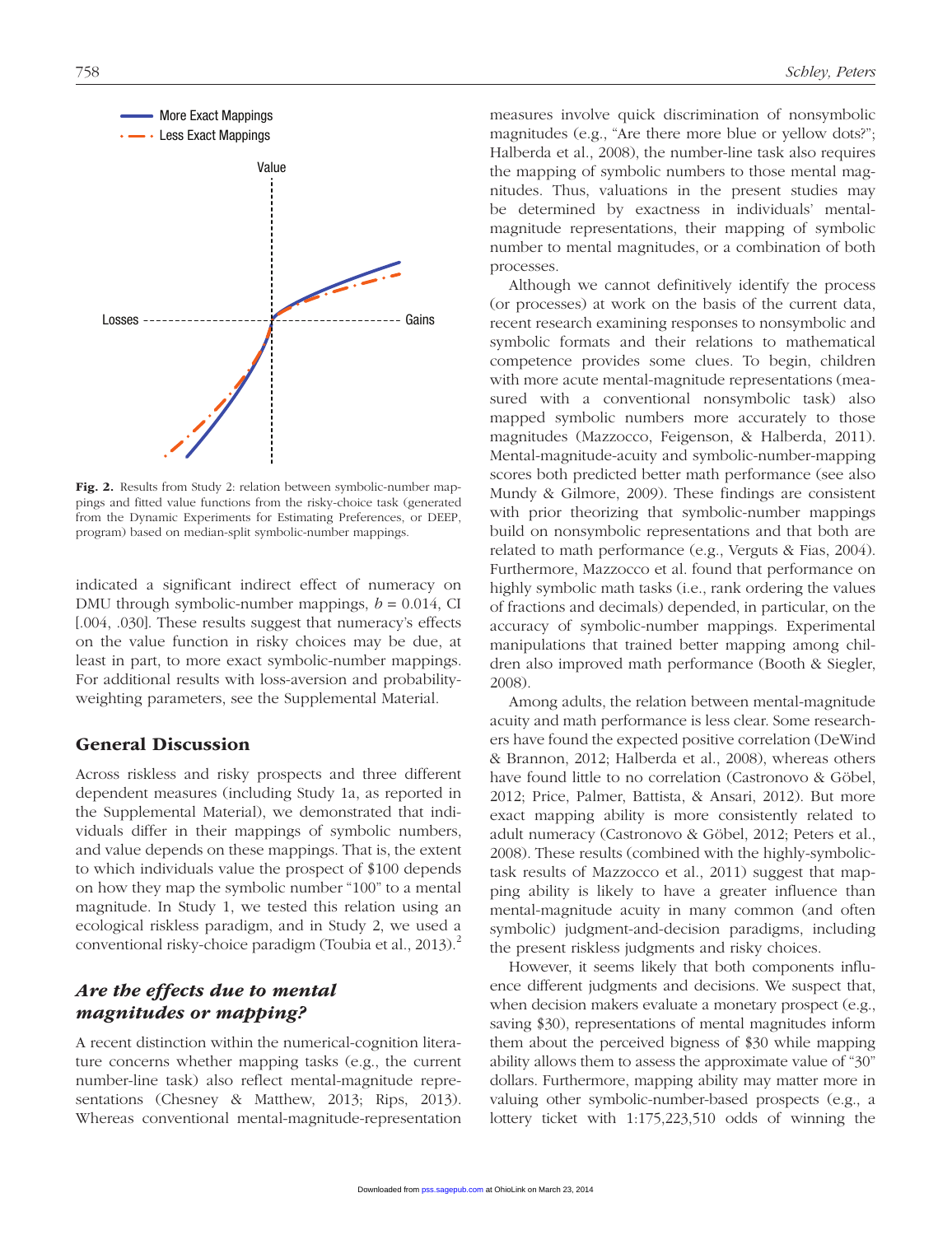Powerball grand prize), whereas mental magnitudes may play a larger role in the valuing of nonsymbolic-numberbased prospects (e.g., choosing between different-sized clusters of grapes). Given the existence of domain-general comparison processes, mental-magnitude acuity also may be a better predictor of comparative judgments of weight, intensity, and time (DeWind & Brannon, 2012; Holloway & Ansari, 2008). The distinctions between and relations among different measures of mental magnitudes, mapping, and other forms of number and magnitude processing deserve more study.

This discussion highlights a number of potential directions for future research. Understanding lower-level cognitive processes and how they influence higher-level processes has been useful in other domains, such as reading and math (Holloway & Ansari, 2009); we believe it will also prove fruitful in understanding judgment and decision making.

#### *Implications for risk aversion*

Previous research has demonstrated a link between lower numeracy and greater risk aversion (Cokely & Kelley, 2009; Frederick, 2005; Weller et al., 2013). The current results, however, support this link as being due, in part, to symbolic-number mappings. The participants in Study 2 with less exact symbolic-number mappings (and generally lower numeracy) were more likely to choose certain prospects (e.g., guaranteed \$40) over risky prospects (e.g., 50% chance of \$100, otherwise \$0), presumably because they perceived the difference between riskless and risky quantities as subjectively smaller than did participants with more exact mappings (and generally higher numeracy). What appears on the surface to be an aversion to risk may also be produced by differences in symbolic-number mapping.

# *Potential implications for intertemporal choice*

The current research also may explain certain aspects of hyperbolic discounting in intertemporal choice (Peters et al., 2008; Zauberman, Kim, Malkoc, & Bettman, 2009). Choosing \$100 today over \$200 in 10 days indicates a high discount rate. However, if individuals have less exact mappings of symbolic numbers to mental magnitudes, they may simply be less sensitive to the difference in magnitude between "100" and "200." Thus, symbolicnumber mapping may intrude on the valuation process.

Recently, Zauberman and colleagues (2009) suggested that curvilinear time-discrimination functions can account for hyperbolic discounting. The authors measured time perceptions with a number-line task similar to ours; participants indicated the position of different time horizons (e.g., 3 months) on a line with anchors of *very short* and *very long*. Results indicated curvilinear time-discrimination functions that could account for hyperbolic discounting. On the basis of the current findings and those of Peters et al. (2008), we suggest that these curvilinear time-discrimination functions may have tapped into more fundamental symbolic-number-mapping phenomena, given that quantities of time and money are presented with symbolic quantities (e.g., 10 days, \$5) and therefore may be subject to individuals' ability to represent magnitudes and map symbolic numbers onto them.

#### *Normative implications*

Just as greater numeracy generally appears to lead to better judgments and decisions but can also result in worse ones (see Study 4 in Peters et al., 2006), greater accuracy in symbolic-number mappings may do the same. For example, holding constant other influences, more linear value functions produced by more accurate mappings presumably would lead individuals to be more likely to value an extra apple equally whether they already had 100 apples or had none. This valuation seems normatively appropriate if apples can be stored indefinitely and individuals can eventually use the 101st apple, but could be inappropriate otherwise. It is also possible that more linear value functions may result in greater affective forecasting errors (Wilson & Gilbert, 2005). Specifically, Hsee and Zhang (2004) found that joint evaluation (evaluating two options side by side) produced more linear value functions than did separate evaluation (evaluating each option in the absence of any other). However, actual experiences of the options related more closely to the less linear value functions derived from separate evaluation. Thus, valuations made by individuals with less accurate mappings may resemble experienced valuation more closely than those made by individuals who map more accurately. Future research should delineate potential separable influences of these related number processes (i.e., mental-magnitude representations, mapping, and numeracy) on expected versus experienced valuation.

#### Conclusions

Our results suggest that the ability to map symbolic numbers is associated with the valuation of prospects in judgments and decisions. In addition, the influence of greater numeracy on judgments and decisions may be due, at least in part, to its link with more exact mappings (Halberda et al., 2008; Peters et al., 2008). The current results thus further the understanding of the psychological mechanisms underlying judgments and decisions and point toward potentially more effective interventions. In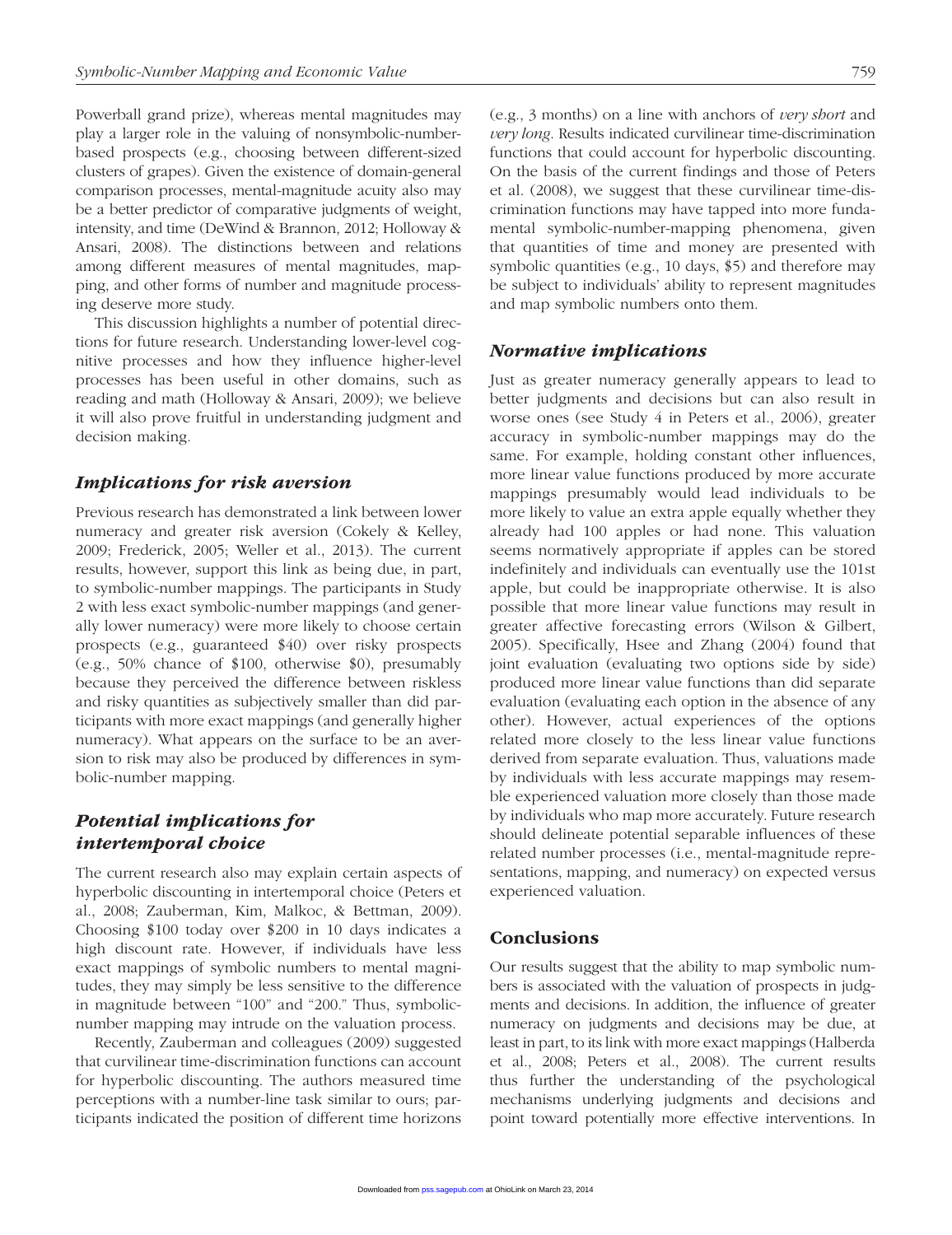particular, the results add to the growing call for improved mathematics education, including training aimed at improving the accuracy of symbolic-number mappings. Effective training may require further understanding of the detailed mechanism (or mechanisms) underlying the current results. Although we believe that the present results are most likely due to symbolic-number mapping, given its causal link with improved numeracy (Booth & Siegler, 2008), accuracy on the number-line task may be influenced by mental magnitudes (Siegler & Opfer, 2003) and by symbol-to-magnitude mapping (Chesney & Matthew, 2013; Rips, 2013); subdivision strategies could also play a role (Barth & Paladino, 2011).

The current findings have theoretical implications for conceptualizations of DMU, risk aversion, intertemporal choice, predicted versus experienced utility, and possibly other judgment- and decision-related phenomena. To the extent that symbolic-number mappings are influenced by mental magnitudes, the current research also adds to dual-process debates in decision making. Some researchers view the dual processes as independent systems (Frederick, 2005); recent research, however, has suggested that the more intuitive process (mental-magnitude acuity) and the more deliberative one (numeracy) influence one another (Park & Brannon, 2013; Piazza et al., 2013), and both processes influence judgments and decisions (Peters, 2012; Peters et al., 2008). Thus, dual processes for evaluating numeric information in decisions appear to be separable but not independent. The present results further suggest the existence of an important trait underlying how individuals derive economic value and utility.

Although humans are capable of tremendous feats of intellect, our judgments and decisions reflect and build on an evolutionary past that allows us to represent approximate quantities. Choosing on the basis of inexact mappings of symbolic numbers to mental magnitudes is likely sufficient for most decisions (and may maximize decision quality in some cases), but may be inadequate for some more complex everyday judgments and decisions.

#### Author Contributions

D. R. Schley and E. Peters developed the research hypotheses and developed the studies. D. R. Schley collected the data. Both authors worked to analyze and interpret the data and prepare the manuscript. The final version of the manuscript was approved by D. R. Schley and E. Peters.

#### Acknowledgments

We thank The Ohio State University's Quantitative Psychology, Marketing, and Economic seminars, Dana Chesney, John Opfer, P. J. Healy, Michael DeKay, and the Columbia Business School's Center for Decision Science (for access to the DEEP program). The first author was awarded the 2013 De Finetti prize (European Association for Decision Making) for an earlier version of this manuscript.

#### Declaration of Conflicting Interests

The authors declared that they had no conflicts of interest with respect to their authorship or the publication of this article.

#### Funding

Research was supported by NSF Graduate Research Fellowship (D. R. Schley) and SES-1047757 and 1155924 (E. Peters).

#### Supplemental Material

[Additional supporting information may be found at http://pss](http://pss.sagepub.com/content/by/supplemental-data) .sagepub.com/content/by/supplemental-data

#### **Notes**

1. Results were similar in all studies when we fit regular- and cyclical-power functions (Barth & Paladino, 2011) to each participant's data and used the exponent as an individualdifference measure of symbolic-number mappings.

2. A possible concern regarding these studies was that responses were not incentivized. Previous research, however, has demonstrated that incentives produce little influence on responses in similar tasks, at least within a similar range of dollar values (i.e., \$5–\$100; Holt & Laury, 2002).

#### References

- Barth, H. C., & Paladino, A. M. (2011). The development of numerical estimation: Evidence against a representational shift. *Developmental Science*, *14*, 125–135.
- Bernoulli, D. (1954). Exposition of a new theory on the measurement of risk. *Econometrica*, *22*, 23–36. (Original work published 1738)
- Booth, J. L., & Siegler, R. S. (2008). Numerical magnitude representations influence arithmetic learning. *Child Development*, *79*, 1016–1031.
- Butterworth, B. (2010). Foundational numerical capacities and the origins of dyscalculia. *Trends in Cognitive Sciences*, *14*, 534–541.
- Castronovo, J., & Göbel, S. M. (2012). Impact of high mathematics education on the number sense. *PLoS ONE*, *7*(4), [e33832. Retrieved from http://www.plosone.org/article/](http://www.plosone.org/article/info%3Adoi%2F10.1371%2Fjournal.pone.0033832) info%3Adoi%2F10.1371%2Fjournal.pone.0033832
- Chesney, D. L., & Matthews, P. G. (2013). Knowledge on the line: Manipulating beliefs about the magnitudes of symbolic numbers affects the linearity of line estimation tasks. *Psychonomic Bulletin & Review*, *20*, 1146–1153. doi:10.3758/s13423-013-0446-8
- Cokely, E. T., & Kelley, C. M. (2009). Cognitive abilities and superior decision making under risk: A protocol analysis and process model evaluation. *Judgment and Decision Making*, *4*, 20–33.
- Dehaene, S. (1992). Varieties of numerical abilities. *Cognition*, *44*, 1–42.
- Dehaene, S., Izard, V., Spelke, E., & Pica, P. (2008). Log or linear? Distinct intuitions of the number scale in Western and Amazonian indigene cultures. *Science*, *320*, 1217–1220.
- DeWind, N. K., & Brannon, E. M. (2012). Malleability of the approximate number system: Effects of feedback and training. *Frontiers in Human Neuroscience*, *6*, 68. Retrieved from [http://www.frontiersin.org/Journal/10.3389/fnhum.2012](http://www.frontiersin.org/Journal/10.3389/fnhum.2012.00068/full) .00068/full